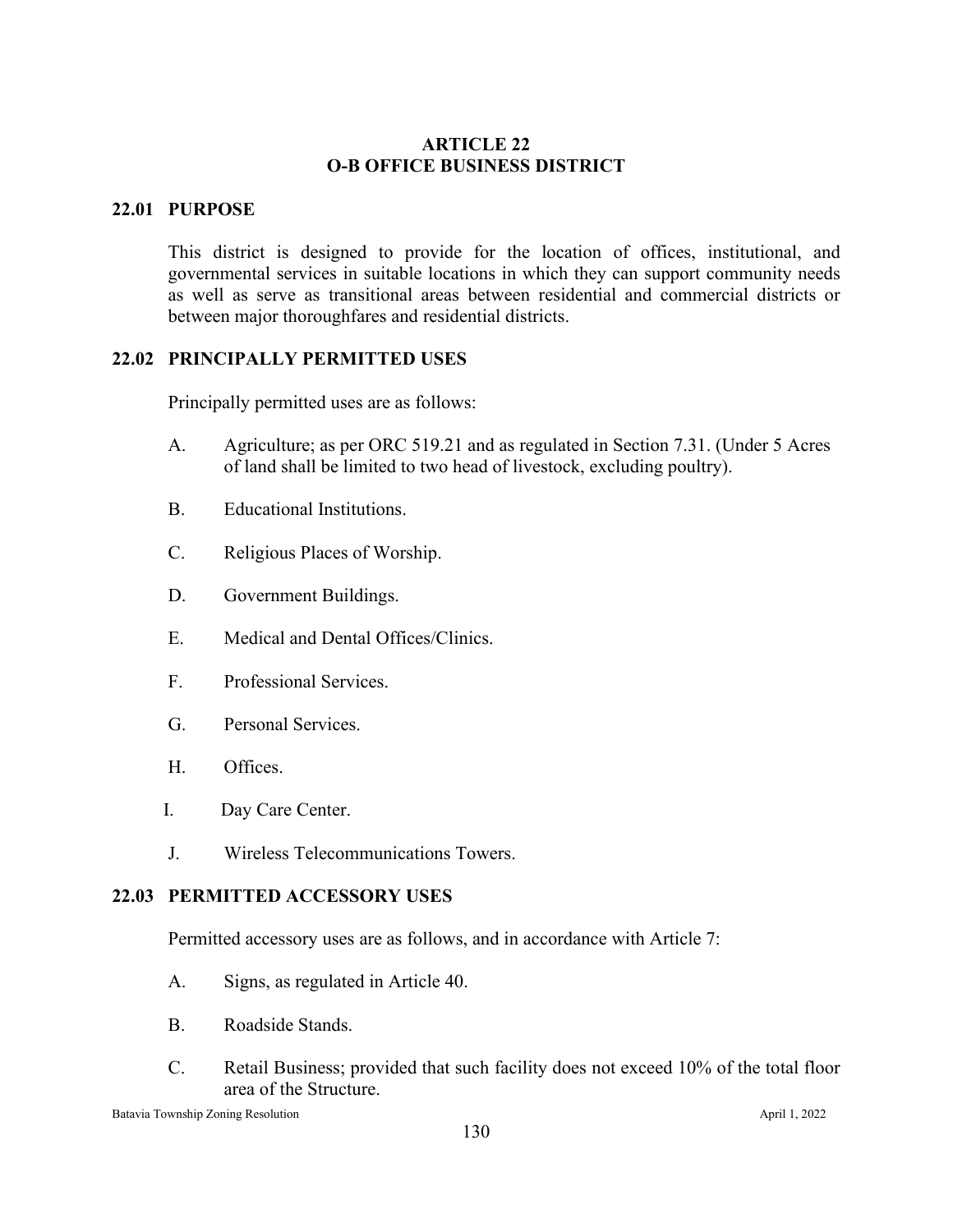- D. Restaurants; provided that such facility does not exceed 10% of the total floor area of the Structure.
- E. Any use or structure customarily accessory and incidental to any of the permitted uses.

## **22.04 CONDITIONALLY PERMITTED USES**

Conditionally permitted uses are as follows:

- A. Veterinary Hospitals or Clinics; as regulated in Section 7.34.
- B. Golf Courses.
- C. Non-Commercial Recreation.
- D. Clubs.
- E. Hospitals.
- F. Rest Homes/Convalescent Care/Assisted Living Facilities.
- G. Financial Institutions.
- H. Commercial Recreation.
- I. Small Wind Energy Conservation Systems on lots three (3) acres or less; as regulated in Section 7.29.
- J. Uses similar to those indicated in this District.

### **22.05 MINIMUM LOT AREA AND WIDTH**

There shall be no minimum lot area or width for properties in the O-B Office Business District.

#### **22.06 MINIMUM FRONT YARD SETBACK**

The minimum front yard setback for properties in the O-B Office Business District shall be 50 feet.